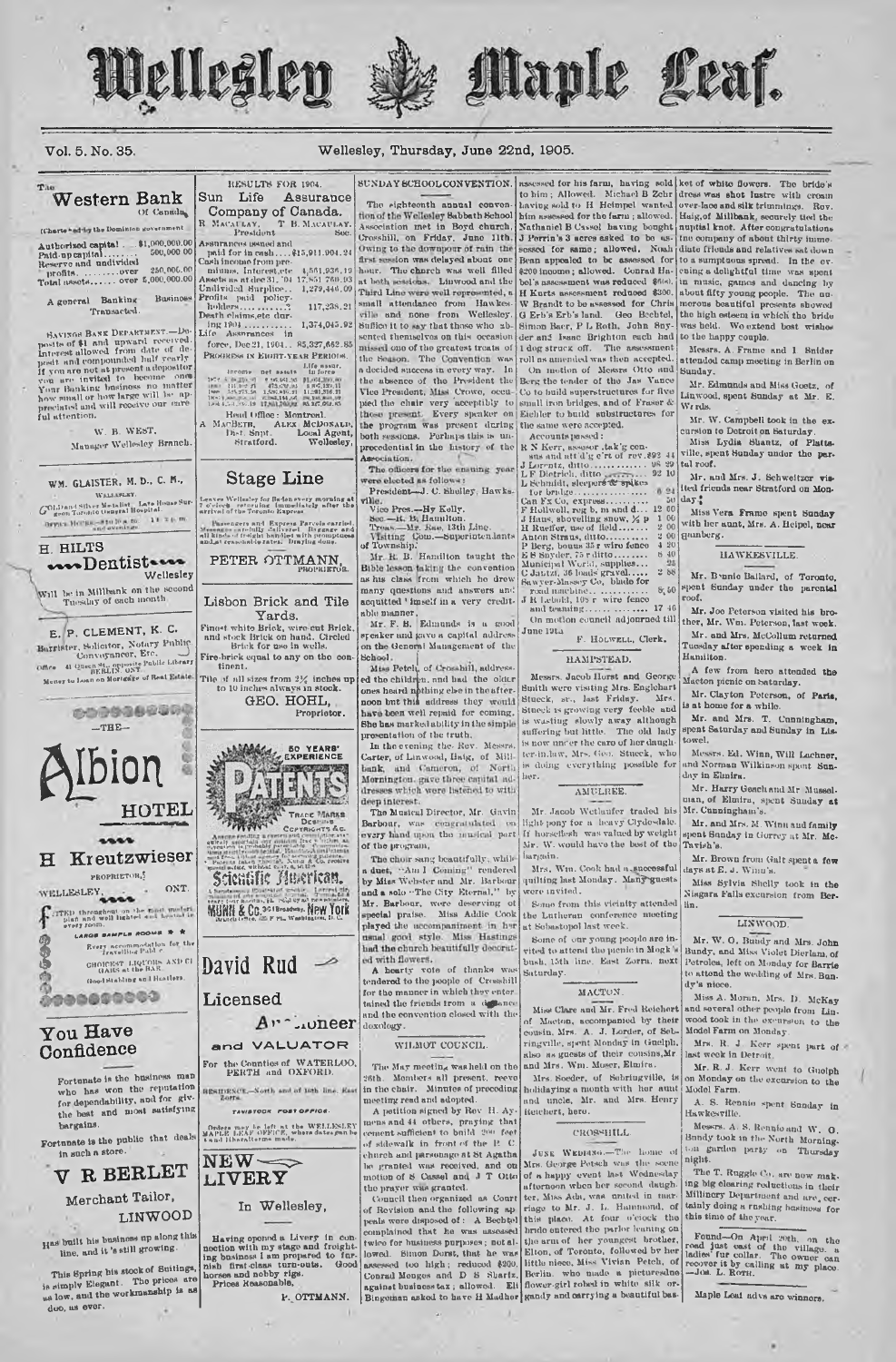Wellesley Maple Leaf. Office: NEXT THE ROLLER MILLS

Subscription 75c. a year "a ad-<br>nee. Otherwise \$1.00.

INDEPENDENT

## EDITORIAL NOTES

Stratford Council and Board Trade have nearly reached a sottle-<br>ment with the C. P. R. as to amount of bonus and terms of entry into<br>the city for a steam road. It is the city for a steam road. It is among 430,000 by-law will be voted on in<br>430,000 by-law will be voted on in<br>duly with the chances of its being the present till to a the streets.<br>The electric road scheme seems to have many friends in the city who will likely demand a thorough in- tific until it makes model roads vestigation of its possibilities before giving their support to a bonus by law for steam. One thing seem ortain: Struttoria secolariza prosessor<br>ed to the advantages of C. P. R. is alive<br>connection (and the C. P. R. is alive<br>to the advantage of Stratford con-<br>nection) so the road, ofther steam<br>or electric, is assured.

The rapid growth of the towns and villages in Waterloo county is<br>making the question of houses for the working man a serious prob-Some of the Boards of Trade lem acal. Some or the neares or trans<br>are urging the councils to lean<br>money to builders in small sums on money to bunders in small sums on mortgage security to encourage the poorer classes to error homes for themselves. The plan seems on its face to be a good one.

The June number of "Industrial Canada," (head office Toronto) is a<br>magnificent advertisement of the rapid growth of the Dominion's manufacturing interests. It is ably written and complete, giving com written and complete, giving countries and the formation of the state of the basic state of the value of the state of the state of the value of the state of the state of the state of the state of the state of the state of or we attend the distributed by<br>the danadian government in the<br>money centers of Europe with excellent rosults.

The Maple Leaf congratulates Mr. John Bittmann, who last week completed his fiftieth year of con-Reporter newspaper office. The writer put in four years as "print-<br>er's devil" under the tatelage of Mr. Bittmann in the late '60s and to this day we have never met a typo whose abilities and resources vere superior, in our estimation, to<br>tis. We have "rolled" for him his. ms. We have "roned" to him<br>when there wasn't a treadle or cyl-<br>inder press in Galt, and our recol-<br>lection is that he turned out about lection is that he turned out about<br>as neat office stationery on that lit-<br>it is old 10x15 hand press as some of<br>them do today with the modern<br>machinery, while our arms ache<br>at the memory of being roller-boy<br>to his speed Mooh as we dreaded his sternances<br>during working hours it was al-<br>ways a joy to be his fag in his trout<br>or trapping trips on Mofiat's and<br>Mil creeks, and no memory is<br>pleasanter than our youthful gloatain where then our youthful gloat-<br>ings over his provess on the oricket<br>ting over his provess on the oricket<br>deland in jumping contests. The<br>Dick and Harry—are gone; the old,<br>tamiliar presess and type are away<br>long ago. Bu his numerous "devils" as they<br>visit good old Galt from all parts the continent. Here's to you, John for another fifty!

Peson negotiations are still being<br>carried on with much ardor by the<br>newspapers interested in Japan.<br>Russia war dispatches in these<br>times when battle nows is somewhat soarce. With her navy lit-<br>erally swept from the Eastern seas,<br>her armies driven out of Corea and Manchuria, and her remaining forces practically surrounded by Oyama Russia has now nothing left but<br>Wladivistook with which to confront the enemy. Under those circumstances Japan is likely to pay but<br>little head to the nations which have hitherto remained noutral but dividing among themselves the

Road-making, as we have it in<br>this section, is about to commence. The system of heaping on the roads<br>in the most leisurely known fashion a compound courteously called gra col, then wearing out volicles and<br>horseshoes in pounding it into a<br>condition fit to travel on is still the popular communical mode. The<br>science of putting an extra ounce<br>of fat on an animal for sale is studied with lavish care, but the losing of<br>two ounces in taking the animal to the shipping point over rough roads<br>doesn't seem to matter so much.<br>No farming section is truly seien-

#### Cuban Diarrhoes

Cuban Diarrhoea.<br>
Suban Diarrhoea.<br>
Suban Diarrhoea.<br>
U.S. soldiers who served in Cuban<br>
U.S. this disease is, and that ordinary, then so meades have the<br>
correct of the more offered in the precise is sublined to the corr

**Chamberlain's** 

COLIC, CHOLERA AND

**DiarrhoeaRemedy** 

A few doses of this remady will in-

When it has been metally considered in the optical<br>solution of dynamics of dynamics of dynamics and in the main system of<br>the second in the main system of the same of the system in the main<br> $\sigma$  second in the system of th

Paten, 85 Cr Stn.

THE PASHION AND PATTERN<br>MAGAZINE FOR YOUNG FOLKS.

10c. A COPY, \$1.00 A YEAR

 $=$  FOR SALE BY  $=$ **BOOKSELLERS AND NEWSDEALERS** 

 $8.36$ 

ellec

mior



**Grand Upright** Piano<sup>2</sup> \$200.00 Cash.

WANLESS' MUSIC

# The Bands That Bind.

The ENGAGEMENT RING and<br>10 WEDDING RINGS always go .<br>مط

But this is the

Season of the Wedding Ring.

June is the MONTH of WEDD.<br>INGS and our stock of WEDDING<br>RINGS is the largest at this time<br>of the year.

The RINGS are the latest styles<br>and the Gold the very PUREST and<br>BEST. Every ring has the Ring of<br>Purity. Prices according to weight<br>and range from \$3.00 too \$8.50.

E. J. ROCS, WATCHMAKER AND JEWELER. WATERLOO.

Often proves a cheat: 'There are ots of cheat things bought and ......<br>sold

We are ambitious, b ut in a right way. One ambition is to give you<br>your money's worth every time you<br>buy our

**SUMMER SUITS.** If we deal fair with you it brings vou back again, end vou tell your friends as well.

Come in and see our new Btock. The assortment is good now.

See our west window full of the Latest New York Straw Hats

P J KELLY **STRATEGRD'S** Best Clothier and Furnisher

 $\mathfrak{B}$ ride $\smile$ 

GIFTS for the

This is the interesting subject these days.

While you are pondering over what to get let us call your attention to the large variety of useful and ornamental Gifts in silver and cut glass we are showing

Always the finest things in Watches and Jewelry.

Paper Patterns anclusive, stylish, practical and modest in price,<br>If you cannot get Juston Toutarrap<br>from your bookseller write for aample<br>copy or send your subscription to J. Welch & Son **STRATFORD** 

TOILETTES FASHION CO. 172 Fifth Ave., Cor. 22d St., Now York. Direct Importors



renson ARCADE THE

STRATFORD.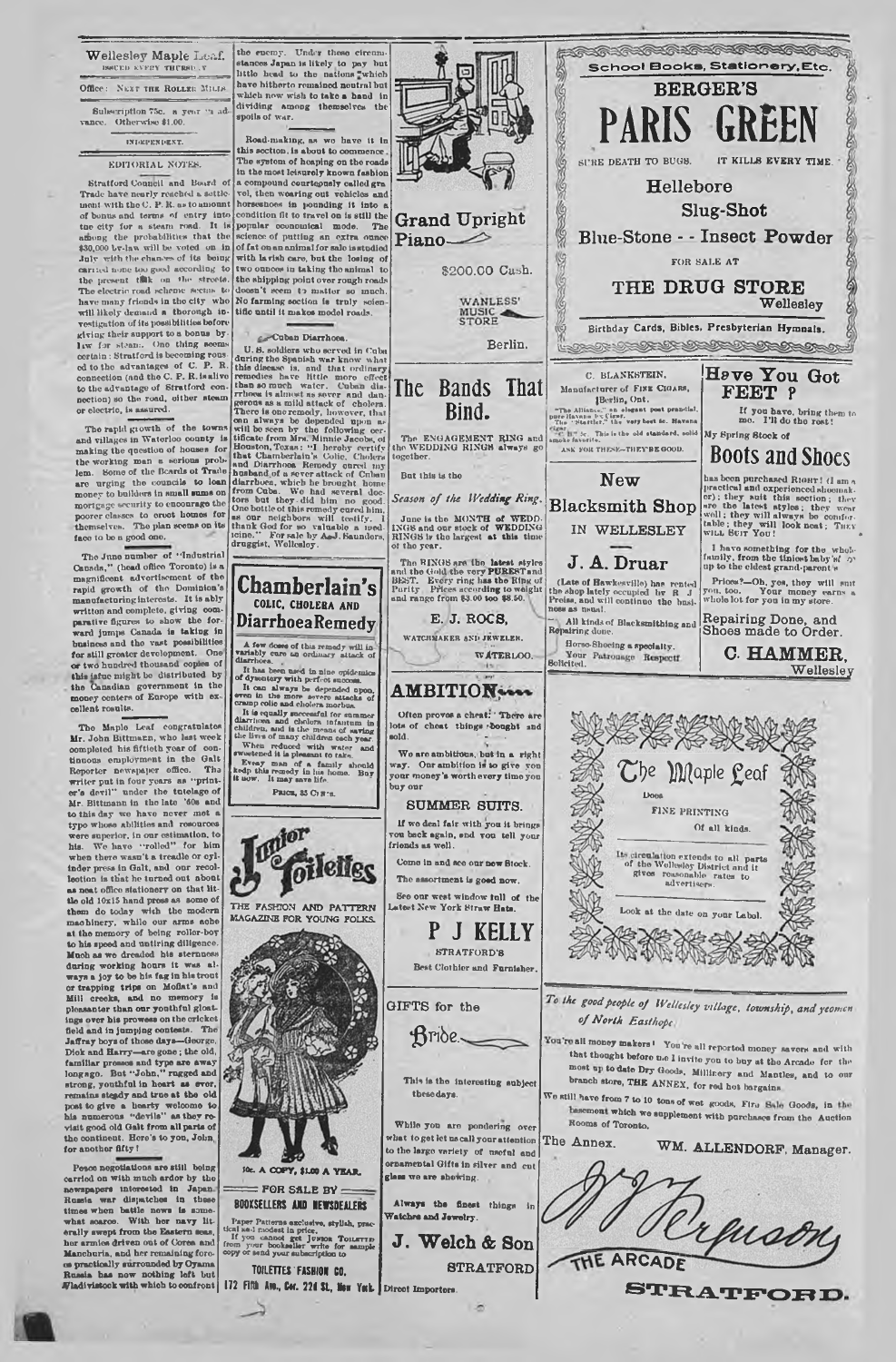

**Stationery Cards, Circulars or anything in the line of Printing.**

#### LOCAL NEW8.

Good morning, is your statute labor tax paid? Milverton football team won the

district championship.<br>
Spray your trees and vines with<br>
Bordeaux. For sale at Wm. Kel-<br>
born's.

Now Hamburg's raoo mooting had to be cancelled last week on account

of rain.

Union Snnday Sohool next Sun-day at 10.30 n.m. Preaching ser-vico in English at 7 p. m.

Rov. Mr. Crowe preached an im-<br>pressive farewell sermon in the<br>Union church here-last Sunday afternoon to a large congregation.

Mr. and Mrs. Chas. F. Ottmann and Mr. Chas. Meyer were among those from here who took in the Stratford Herald's delightful excursion to Detroit last Saturday.

Mr. Carl Green, a Wollesloy boy, was in the railway smash-up at<br>Niagara Falls last Saturday even-<br>ing and narrowly escaped being killed. He was only slightly injurod.

The sidewalk near the sawmill and at the eastern end of that stroot is getting badly worn and will soon have to bo replaced. Thore is an agitation to have both stretches made of cement.

The recent rains and warm weather have given a great impetus to<br>growing crops and vegetation.<br>With favorable weather for the noxt few weeks tho bay yield will be immense in this section.

The Wollesloy Brass Band has been engaged to furnish tho mnsic at tho Millbank English church pic-nic. to be hold on Jnno 30th. Pos-ters givtng particulars of this pic-nic will bo out in a day or two.

Ovor 800 people took in the Stratford Herald's oxenrsion to Detroit hist Saturday, mnny from North Easthope and Wellesley townships being among the number<sub>ra</sub>This is<br>reported to have been one of the<br>most snocossfnl of the Herald's long We understand this excursion is to bo repeated about

July 22nd next.<br>Women's Institute Meetings will Women's Institute Meetings will<br>be held in the Wellesley Opera<br>House on Monday, Jone 25, After-<br>noon session at 2 p. m., Evening<br>session at 6.30 p. m. Delogates<br>from the Department of Agricul-<br>tree will speak and give domo these subjects: "Balanced rations<br>for man :" "Meats :" "Vegetables :"<br>"Water, Milk—Beverages :" "Food and its relations to the Body." Miss Shuttleworth, Gnelph. has for her subjects: " Fruits— Methods of<br>Canning, Preserving, etc; " "Cool<br>Dishes for summor use; " " Evonings at the Homestead." Msmbers of the Institute will provido lunch. All Ladies are cordially invited.

## Sprained Ankle, Stiff Nock, Lame 8houlder.

These are three common silmonts<br>for which Chamberlain's Pain Balm<br>is sapeolally valuable. It promptly<br>applied it will save you time,<br>money and suffering when troubled with<br>any of these almonts. For sale by<br>A. J. Saundors,

CLOSING OUT SALE.

At J. N. Zinkann's. Dress Muslins are being sold away below cost to clear. Don't forget to see our sortment of Corsets which are being sold at oost.

Closing out sale still going on at **tho latter winning out by a scoro of** J. N. Zinkann's. All prices as low<br>as over. Many lines still further as over. Many lines still further marked down. It's yonr chance. Many members of the Wollesloy Bowling Club have purchased now bowls during the past week and the club is now prepared for<br>outside matches. It is likely three or four rinks will go to Stratford<br>next week for the return game. Tho lawn is kept bnay by practise games every afternoon and even-

OBITUARY. ADAM 8TEJS6.

gam<br>1ng.

One of Wellesley township's car-

licut settlers passed away on Wed-nesday afternoon of last week in the person of Adum Stelss, Esq., at his home ih Heidelberg, after about three months illness, cnlminating in a paralytic stroke, which was the immediate cause of his death. He was born in Germany but came to St. Clements with tho family in 1847, an infant. In 1856 he bbaght the Heidelberg hotel, which he conducted continuously for about 50 years. He also carried on a general store and for nearly 30 years lias been postmaster. Mr. Steiss was also a manufacturer of limbnr-ger cheese, being tho first to engage in this business in Canada. Assisted by his sons he conducted these businesses with great success. 1868 he was married to Miss Eliza-beth Huchnergard who survives him. Their children are: John, in Berlin ; O. J. and J.A., Heldelberg ; Wm., Guelph; Mrs, Henry Hahn,<br>Tavistock; Mrs. Rev. Zarnke, of<br>Pombroke, and Mrs. Herman Hats, Waterloo. The fnneral on Satur-day was attended by an immense throng who gathered to show their esteem for their deceased friend, to whoso sorrowing family tho sym-pathy of tho ontiru community is extended.

DANIEL LACEK.

Mr. Daniel Laner, father of Mrs. Wm. Keltcrborn, of Wellesley village, passed away at his .home in Berlin lost Friday merning after an illness of soveral months, in his bisseth year. Ho had lived in Berlin over thirty years and was high-<br>ly respected, and during his visite<br>by respected, and during his visite<br>to Wellesley he made many friends<br>by his genial eral from here being among the number.

MRS. (REV.) L. X. EIDT.

The sympathy of the entire com-mnnity goes out to Rov. L. K. Eidt, pastor of the North Easthope Evangelical Association, in the death of his young wife, which 'occurred last Friday morning, from heart<br>trouble, after an illness of about a<br>year and a half. The interment<br>took place at New Hamburg on<br>Monday afternoon in the presence of a largo concourse of sorrowing friends.

# PUBLIC SCHOOL PICNIC.

A JOLLY AFTERNOON AT THE SCHOOL PARK

The children of the Welle school section enjoyed a delightful onting on Tuosday afternoon on tho occasion of their annnal pic-nic.

On account of the recont wet weath-er it was thought best not to take the gathering to tho woods this year so tho school grounds woro chosen, and the beautiful natural<br>arbor and level grounds makes it or and level grounds makes it an ideal spot for tho purposo. Thore were nearly 500 pooplo present and ploasure aboundpd all the afternoon and evening.

The fun began right after din wlion.a grotesque ontflit resembling a two-w heeled " prairie schooner" drawn by two horses and occupied by a quartet of comical darkies<br>paraded the entire village and fin-<br>ally following the procession to the<br>grounds where the children enjoyeo thoir impromptu performance

immensely. A children's baseball match by chosen sides, mixed boys and girls, under captains Gordon Moyor and John Stahlo was quite entertaining

**6 to 2.** Then followed the program of of races, etc., the winners being as

Of moons, 6to, the winners being as<br>
follows:<br>
Show information of a control and over-let.<br>
Beys reco, 18 rears old and over-let.<br>
Rober 2nd, O Walton; grd, O Meyer, Elinger<br>
per ander 19 pears—E Heipel, E Oither and over

Girls' potatoe rsco----Malinda Wolwade.<br>Florance Krietsweiser, Minnie Ottmsnn.<br>By the time the sports were con-By the time the sports were con-<br>cluded the ladies had the supper ready and all present took os hearty nn interest In this part of tho picnic as they had in tho sports. Hundreds of busy wets of teeth tried<br>vaiuly for over an hour to exhaust the supplies of dainty edibles the ladies had provided and they only gave np when the choicest dclica-cief ceased to be a temptation to satiated appetites.

The Wellesley Brass Band gave a fine, long program of excelleut<br>music during the afternoon which everybody onjoyed and for which the boys were heartily applauded.

After sapper the entire gather-ing repaired to the agricultural park where a game of football was played between tho Senior and Junior teams of the village. The colts ve been practising industriously of late and gave the old teum a gen-<br>uine surprise. The fleet little fel-<br>lows played a spleddid ''combine'' which had a telling efToct on tho result, the score being 5 goals to 0 In favor of tho Juniors.

The following in the line-up.<br>
Seniors— Goal, Hamel; backs,<br>
Greenword and Keltcrborn; halt-<br>
hacks, W Ottman, E Stahle and<br>
E Klein; forwards. W Faulhafer,<br>
C Schnub, N Alteman, A Mertz and<br>
G Kube.

Juniors—Goal,C Woiwnde, backs<br>H Schaub and O Ottman ;lulf-backs<br>A Borscht. A Stahlo, A Gingerich<br>and R Kube; forwards, N Gusho,<br>J Stable, H Kaufman, A Trussler,<br>R Yent and G Meyer.

Tho teachers and trustees who<br>bad charge of the pic-nic wish,<br>through the Maple Leaf, to express their thanks to the Band boys came, without charge, under difficult circumstances; and also to the ladies who took so much pains in providing the snppor and in Attend-ing to the tables.

A booth on tho gronnds supplied lomonade, etc., free, and the four or five attendants there had plonty to do.

The money for the prizes and<br>other expenses was aupplied by was supplied by public subscriptions.

Just what Everyone Should Do.<br>
Mr. J. T. Barber, of Irvinuile,<br>
Mr. J. T. Barber, of Irvinuile,<br>
Ga, always kopps a bottlo of Cham-<br>
be-listing a Collo, Cholers and Dia-<br>
rehoses Remedy at hand ready for<br>
instant mea. Atta



Ame onto the premises of the subscriber of the solution<br>fracture is the set of the set of the set of the set in May, a two-par-old steer, red<br>with nice horne. The owner is requested to the symptom<br>prove property, pay aspea



**Special Clearing Sale of**

# LADIES' BLACK AND **COLORED SILK WAISTS.**

**On looking thi ough our stock of Silk Waists, we find that there are a lot of odd sizes which we cannot fill up, therefore the sizes are broken.**

We have about 35 Silk Shirt Waists of all<br>sizes and colors. We have decided to clean out<br>the entire lot at manufacturer's prices. Below<br>we show the selling price exactly as we sold the<br>goods, and the size in stock with the price. We are stating positive facts here about<br>prices. The prices quoted below are the actual<br>selling price Regular and the Manufacturer's<br>price at the factory. Now is your opportunity,<br>don't miss it.

|                      |           |                  |    |                                                 | Regular paice. Clearing price. |  |  |          |        |      |  |
|----------------------|-----------|------------------|----|-------------------------------------------------|--------------------------------|--|--|----------|--------|------|--|
|                      |           |                  |    | Unlined White Silk Walsts, 1-32, 1-38           | $\ldots \ldots$ 82 00          |  |  | 1.1.1    | \$2 25 |      |  |
| $\bullet \bullet$    | 44        | 64               |    | $\cdots$ No. 884, 1-36  4 00                    |                                |  |  |          |        | 2 50 |  |
| 44                   | 46        | 44               |    | $\cdots$ $\cdots$ 865, 1-38  450                |                                |  |  | .        |        | 3 50 |  |
| $\mathbf{F}$         | 4.0       | $\ddot{\bullet}$ |    | $\cdots$ $\cdots$ 629, 1-32, 2-38 5 75          |                                |  |  |          |        | 400  |  |
| 14                   | $\bullet$ | $\bullet\bullet$ |    | $\frac{1}{210}$ , $\frac{2}{32}$ ,  5 00        |                                |  |  | $\cdots$ |        | 3 75 |  |
|                      |           |                  |    | Lined White Silk Waists' No. 235, 1-34,  3 00   |                                |  |  | .        |        | 2.28 |  |
| $-14$                | 48        |                  |    | $\frac{1}{2}$ 594, 1-32, 1-34,  4 00            |                                |  |  |          |        | 300  |  |
|                      |           |                  |    | Unlined Black Silk Waists, No. 897, 1-32 3 00   |                                |  |  | $\cdots$ |        | 235  |  |
| 44                   | $+4$      |                  |    | $\cdots$ $\cdots$ 841, 1-34,  400               |                                |  |  |          |        | 300  |  |
| 44                   | 64        | 44               |    | $\cdots$ $\cdots$ 935, 1-34, 1-36, 1-40, 5 00   |                                |  |  | .        |        | 3 75 |  |
| 44                   | 46        | 48               |    | $\cdots$ $\cdots$ 933.2-32.2-34.36a38 3 00      |                                |  |  | 1.1.1    |        | 23   |  |
| $\bullet$            | 64        | 99               |    | $\cdots$ 1-32, 1-34, 1-36, 1-38,  425           |                                |  |  | .        |        | 324  |  |
|                      |           |                  |    | Coloured Silk Waists, No. 532, Rose, 1-36  5 00 |                                |  |  | .        |        | 3 75 |  |
| 64                   | 46        | 85               |    | $375,$ " $1-32$ 4 25                            |                                |  |  | $\cdots$ |        | 3 00 |  |
| $\ddot{\phantom{a}}$ | $\bullet$ | 66               | 46 | 883. Fawn, 1-33, 1-36 5 00                      |                                |  |  | $\cdots$ |        | 3 75 |  |

# **SMYTH BROS., B E R L I I V .**

# **Cash and one Pri«e Cheap Cash Store**

**TIME TABLE Of the Preston and Berlin Electric Railway.**

- Timetable No. 3, effective Oct. 6th. Leave Berlin for Preston, Hespel-<br>and Galt:-
- 
- and Gali  $:=$ <br>
and Gali  $:=$ <br>
P. M  $-12.05$ , 10.5, 10.5, 10.5, 4.05, 3.6, 4.05, 10.5, 10.5, 10.5, 5.6, 6.05, 7.05, 8.65, 9.05, 10.05, 11.05, (Preston only).<br>
Extra caprese car will leave Berlin<br>
for C. P. R. atation, Gali,
- Leave Preston Junction<br>
lin, Hespolor and Galt:—<br>
A. M.—(9.20, Hespeler only), (63.0<br>
Galt only), 7.30, 8.30, 9.30, 10.35
- 
- 11.35. P. M.—12,35. 1.35, 2.35, 3.35, 4.35 5.35, 6.35. 7.35, 8.35, 9.35, 10.35. Extra express cars will leave Pros-ton Springs at 9.08 a m, and 6.35 p m for C. P. R. station Galt.
- 
- 
- Leave Galt for Berlini Preston<br>
and Hespeler :--<br>
A. M.--7.00, 8.00, 0.05, 10 05, 11.05.<br>
P. M.--12.05, 1.05, 2.05, 3.05, 4.05,<br>
5.05, 6.05, 7.05, 8.05, 9.05, 10,05,<br>
(11.05, Preston only.
- extra express cor will leave C. P. R station going north on arrival of tho 10.25 a m and 7.14 p m trains Leavo Hespeler for Preston, Galt
- 
- and Berlin:— A. M.—6.35, 8.10' 9.10, 10.10, 11.35. P. M —12.14. 1.15. 2.15, 3.15, 4.15, 5.15, 9.15, 7.15, 8.15, 9.15, 10.15, (10.50, Preston only).



**In Wellesley.**

WASHING EVERY TUESDA Y.

Goods called for and delivered to all parts of town.

FIRST-CLASS WORK.

JACOB HAMMEL.

Next south of **Albion** hotel.

# **DAN RING**

The Standard-Bred Troitis

By Gold Ring, 2.131, will stand as follows:<br>Monday-heon at Packelay, and a follows:<br>Monday-heon at Packelay, and a following the state of the state<br>with the state of the state of the state of the state<br> $\mathbf{u}^{(0)}$  in the Ha s t in g s nuns.. Prop.

**To Horsemen.**

The pare bred C ydeedale Stallion. **Lord Charming**

ries, 754, 0, Sorbyn nodel Stock Horse will<br>be an interaction of the second state of the second state<br> $\mathbf{F}^{(n)}$  with the second state of the second state<br> $\mathbf{F}^{(n)}$  and the second state of the second state<br> $\mathbf{F}^{(n$ 

**To Horsemen.**

The Imported Clydesdale Stallion 475, 1187, will stand as follows:<br>
Monday noon at Albert and the Children of the Children of the Children of the Children of the Children of the Children of the Children of the Children of the Children of the Children of t

at Herman Sharts's.<br>• Piday noon at Peter Bast's; night at Pet<br>• Saturday at his own stable, Crossbill.<br>• HASTINGS BROS., Prope.

# **Heifer Lost.**

ielfar, red with star<br>|uitably rewarded. ENOCH MOSER,



The partnership heretofore existing be<br>
1 tween the undersigned has this day<br>
been disolved by mutual consent, All ac-<br>
counts oved to the firm are payable to John<br>
3. Zahr, who will also estile the business lin-<br>bilities at heretofore. JOHN S. ZEHR. A. K. GIVES, Wellesley. Jon\* Uth. 1906.